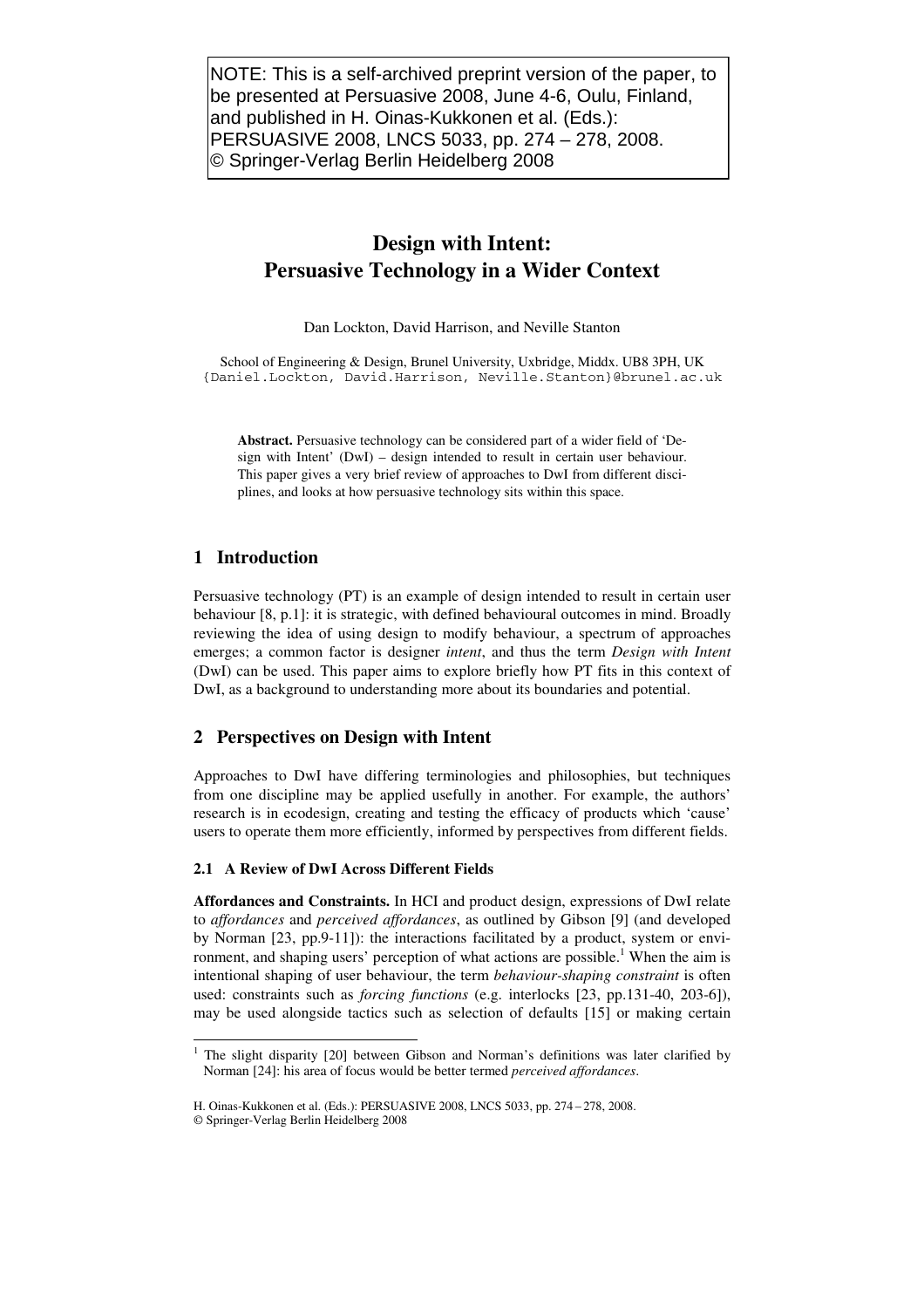actions deliberately more difficult – *slanty design* [4]. Programmed learning, such as teaching machines [30], uses forcing functions to persuade users to solve problems.

**Poka-yoke.** In manufacturing, *poka-yoke* (Japanese: 'mistake-proofing') encompasses defensive design techniques developed by Shingo, originally intended to make 'zero defects' achievable in assembly processes [29]. In general, these can be classified as 'control' or 'warning' poka-yokes: control poka-yokes are constraints which force 'correct' behaviour – e.g. the bevelled corner on memory cards and  $3\frac{1}{2}$ " floppy disks – while warning poka-yokes reduce errors by alerting users when an incorrect step or condition occurs. There is an overlap with persuasion techniques such as reduction, tunnelling and *kairos* [8, Ch. 3] in terms of making correct behaviour 'easier'.

**Philosophical Approaches.** *Behaviour-steering design* has been proposed by Jelsma [11], following Akrich and Latour's discussions of 'scripting' behaviour into artefacts [1, 16]. Jelsma gives an example of a dual-button toilet flush, scripting users to decide on their water usage [11]. Some 'design for behavioural change' research incorporates scripting [e.g. 18]. A *rhetorical* approach, outlined by Buchanan [6], holds that *all* design incorporates an argument or usage intention; as Redström [27] suggests, this may imply that all design is 'persuasive'.

**Built Environment.** Winner's question [33], "Do artefacts have politics?" is generally applied pejoratively to architectural examples, notably Moses' low parkway bridges [7] (preventing bus access, discouraging poorer visitors to a state park<sup>2</sup>). A ubiquitous example is the park bench with central armrest discouraging overnight occupation (e.g. by the homeless [19]). Approaches [e.g. 13] in the vein of Alexander's work [2], use *defensible space* [22], *natural surveillance* and *sociopetal* seating [31] to deter crime and encourage interaction. *Traffic-calming* draws from visual perception to shape behaviour, as does retail environment design: *planograms* [32], floorplans and *retail atmospherics* [28], can be used to route customers, persuading them to make certain purchases.

**Digital Environment.** Using architecture (of a system or space) to regulate user behaviour – *architecture of control* – has received much attention in digital contexts [14], where Lessig [17] popularised the "code is law" concept. The prevalence of *technological protection measures* (e.g. digital rights management) confirms that design promoting adherence to business models is on some corporate agendas; there is commonality with security, where the aim is to constrain user behaviour. Network architecture and *traffic-shaping* permit price discrimination [25], encouraging certain behaviours economically.

**Other Commercial Strategies.** Aside from advertising itself, DwI intended to extract greater value from consumers ranges from the reinforcement of the MOPy screensaver noted by Fogg [8, p.228], to the *razor and blades model*, where a product locks users into repeat consumable purchases. Electronic authentication, such as the *handshake chips* in some printer cartridges, extends this business model. Commercial DwI strategies also include *planned obsolescence* [26], persuading consumers to purchase replacements, and *anti-features* [10], intentionally degraded to persuade buyers to pay more for a 'better' model – 'artificial' product differentiation.

<sup>&</sup>lt;sup>2</sup> Later research casts doubt over Moses' supposed intentions and the bridges' height [e.g. 12].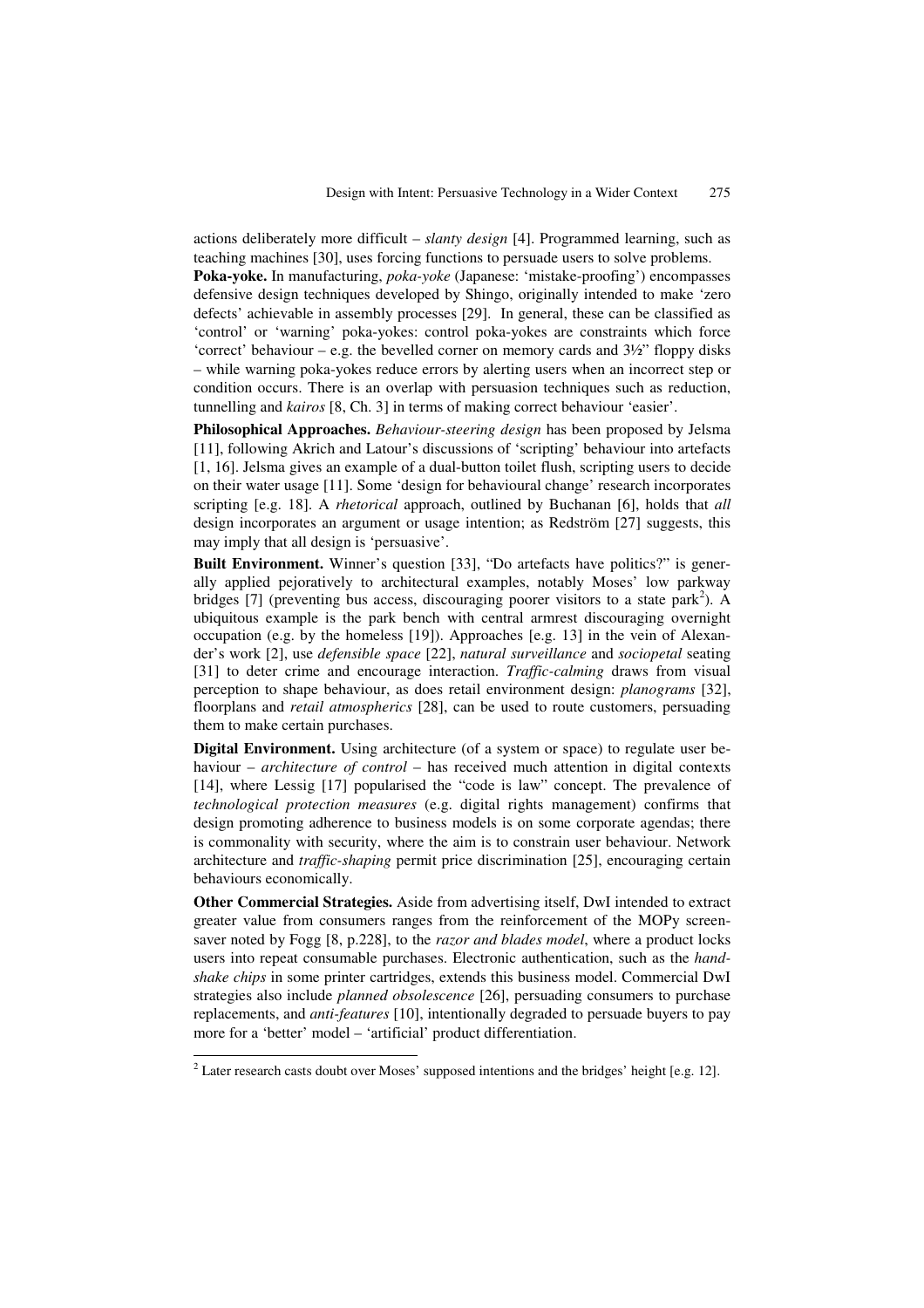#### **2.2 How Persuasive Technology Fits with DwI**

Much PT research focuses on persuasion with intended *social* benefit – from encouraging exercise [e.g. 21] to reducing energy use [e.g. 3], but in the wider DwI field, the intent is often *commercial* benefit. The aims are not mutually exclusive: e.g. a recycling company persuading users to recycle can have both social and commercial benefit intent. Hence it might be sensible to consider *intended social benefit* and *intended commercial benefit* as orthogonal dimensions of the DwI space (Figure 1). Another aspect is whether the *impact on the immediate user* is 'helpful' (the third dimension in Figure 1): e.g. making it difficult to put a TV on standby embodies social benefit intentions (energy saving), but will inconvenience individual users. This area is shown in grey in Figure 1, and is likely to contain more controversial examples; 'intended social benefit' itself will also be controversial in cases where the intent is politicised.

The dashed line thus suggests an approximate domain for PT in the DwI space, at least based on literature to date: centred *on intended social benefit*, usually (not always) *helpful to the immediate user*, and possibly with *intended commercial benefit*.



**Fig. 1.** Some possible dimensions of the wider DwI space, and how PT fits

The diagram only illustrates three possible dimensions, and does not address characteristics such as the degree of 'coercion' involved in a technique. This is a difficult semantic issue to consider definitively, since while 'persuasion' in a PT context is defined to exclude coercion [8, p.15], it is recognised that "the line between persuasion and coercion can be a fine one" [8, p.21]. In the wider field of DwI there are many examples (e.g. antihomeless benches) where a more coercive intent is demonstrated. If, as Redström [27] argues, all design is persuasive, then coercive design may simply be an 'unethical' subset, with its boundaries inevitably subject to analysis [e.g. 5], debate and possible revision.

# **3 Conclusions**

While brief, it is hoped that the above review of the DwI field forms a useful and interesting background for further work in exploring how PT fits in this context of designing behaviour change. The main contribution is perhaps to bring an awareness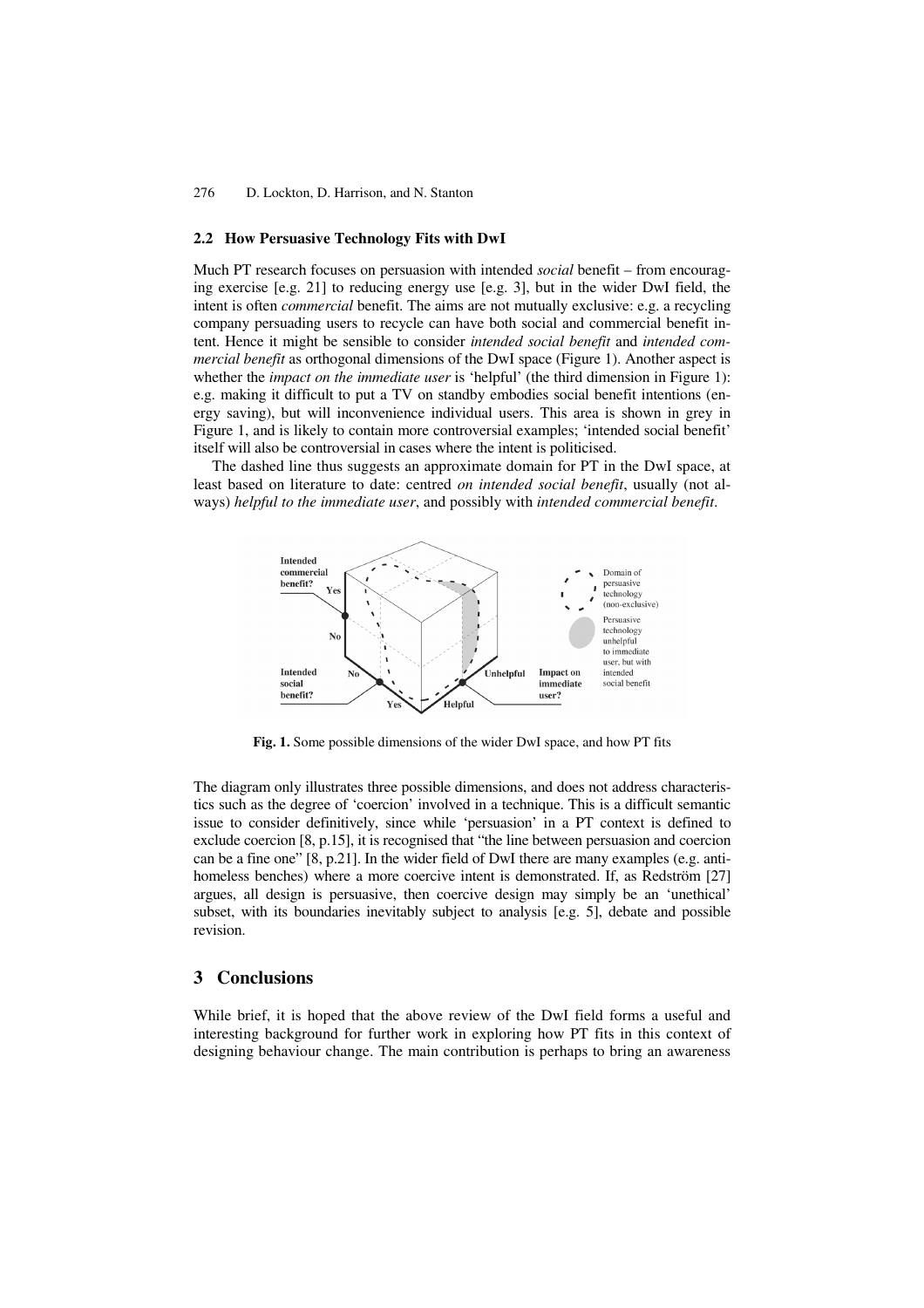of different DwI perspectives to PT researchers, with the possibility of informing or inspiring new strategies on further investigation.

Future work from the authors will expand on a range of persuasive design techniques for causing users to operate products in a more sustainable manner: selecting these, designing the systems, and testing their efficacy in user trials.

## **References**

- 1. Akrich, M.: The De-Scription of Technical Objects. In: Bijker, W., Law, J. (eds.) Shaping Technology/Building Society, pp. 205–224. MIT Press, Cambridge (1992)
- 2. Alexander, C., Ishikawa, S., Silverstein, M., et al.: A Pattern Language, OUP, NY (1977)
- 3. Bång, M., Torstensson, C., Katzeff, C.: The PowerHouse: A Persuasive Computer Game Designed to Raise Awareness of Domestic Energy Consumption. In: IJsselsteijn, W., de Kort, Y., Midden, C., Eggen, B., van den Hoven, E. (eds.) PERSUASIVE 2006. LNCS, vol. 3962, pp. 123–132. Springer, Heidelberg (2006)
- 4. Beale, R.: Slanty Design. Commun. ACM 50(1), 21–24 (2007)
- 5. Berdichevsky, D., Neuenschwander, E.: Toward an Ethics of Persuasive Technology. Commun. ACM 42(5), 51–58 (1999)
- 6. Buchanan, R.: Declaration by Design: Rhetoric, Argument and Demonstration in Design Practice. Design Studies 2/1, 4–22 (1985)
- 7. Caro, R.A.: The Power Broker: Robert Moses & the Fall of New York, A.A. Knopf, NY (1974)
- 8. Fogg, B.J.: Persuasive Technology: Using Computers to Change What We Think and Do. Morgan Kaufmann, San Francisco (2003)
- 9. Gibson, J.J.: The Ecological Approach to Visual Perception, pp. 127–143. Houghton Mifflin, Boston (1979)
- 10. Hill, B.M.: Anti-Features. FSF Blog (2007), http://www.fsf.org/blogs/community/antifeatures
- 11. Jelsma, J.: Design of Behaviour Steering Technology. In: Proceedings of the International Summer Academy on Technology Studies 2000, IFZ, Graz (2000)
- 12. Joerges, B.: Do Politics Have Artefacts? Social Studies of Science 29/2, 411–431 (1999)
- 13. Katyal, N.K.: Architecture As Crime Control. Yale Law Journal 111, 1039 (2002)
- 14. Katyal, N.K.: Digital Architecture As Crime Control. Yale Law Journal 112, 2261 (2003)
- 15. Kesan, J.P., Shah, R.C.: Setting Software Defaults: Perspectives from Law, Computer Science and Behavioral Economics. Notre Dame Law Review 82, 583–634 (2006)
- 16. Latour, B.: Where Are The Missing Masses? The Sociology of a Few Mundane Artifacts. In: Bijker, W., Law, J. (eds.) Shaping Technology/Building Society, pp. 225–258. MIT Press, Cambridge (1992)
- 17. Lessig, L.: Code and Other Laws of Cyberspace. Basic Books, New York (1999)
- 18. Lilley, D., Bhamra, T., Lofthouse, V.A.: Towards Sustainable Use: An Exploration of Designing for Behavioural Change. In: Feijs, L., Kyffin, S., Young, B. (eds.) Proc. DeSForM 2006, pp. 84–97 (2006)
- 19. Lockton, D.: Benches Archive (2005-8), http://architectures.danlockton.co.uk/category/benches/
- 20. McGrenere, J., Ho, W.: Affordances: Clarifying and Evolving a Concept. In: Proceedings of Graphics Interface 2000, Montreal, pp. 179–186 (2000)